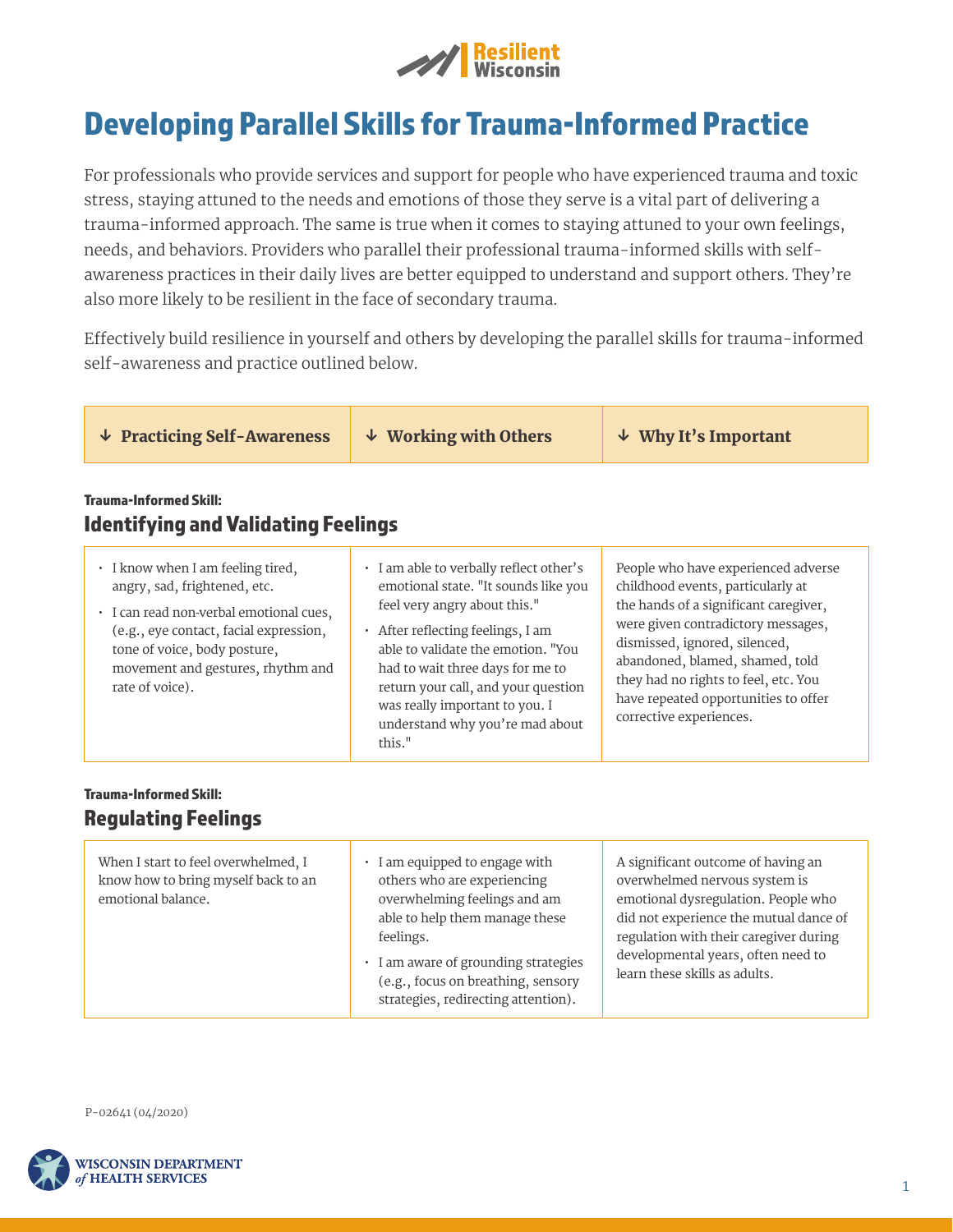

↓ Practicing Self-Awareness  $\downarrow \Psi$  Working with Others  $\downarrow \Psi$  Why It's Important

# Trauma-Informed Skill: Understanding the Stress Response

- I can identify my typical response to overwhelming stress.
- I catch myself when I become overwhelmed, (e.g., more frustrated, controlling, punitive, reactive, less thoughtful).

I can provide others with a general introduction to the stress response, including basic information about how overwhelming stress may impact the nervous system.

The nervous system's most important function is to keep us alive by alerting us to danger. Many people are under and/or over responsive to even the slightest perception of danger. Behaviors may include violence, running away, self- abuse or shutting down.

# Trauma-Informed Skill: Identifying and Managing Triggers

| • I am aware of my triggers.<br>• I have made a list of my triggers and<br>have created a plan to develop skills<br>that will help me deal with these<br>stress reactions. | I can explain the concept of "triggers"<br>and am able to assist others in<br>developing a plan to respond to these<br>reactions and to reduce exposure<br>when possible. | The brain holds onto sights, sounds,<br>smells, feelings, activities and body<br>sensations from original traumatic<br>events. These are survival based<br>memories and can lead to seemingly<br>inexplicable reactions. |
|----------------------------------------------------------------------------------------------------------------------------------------------------------------------------|---------------------------------------------------------------------------------------------------------------------------------------------------------------------------|--------------------------------------------------------------------------------------------------------------------------------------------------------------------------------------------------------------------------|
|----------------------------------------------------------------------------------------------------------------------------------------------------------------------------|---------------------------------------------------------------------------------------------------------------------------------------------------------------------------|--------------------------------------------------------------------------------------------------------------------------------------------------------------------------------------------------------------------------|

#### Trauma-Informed Skill:

# Reframing Symptoms and Behaviors as Coping Strategies

• I have examined many of my "problem" behaviors, (e.g., procrastination, alcohol use, overeating, TV escapism, smoking) and see how they might be viewed as coping strategies.

I think about troubling behavior through a lens of curiosity:

- "How does this behavior make sense?"
- "How might this behavior serve the person?"
- "What might have happened to this person to make this a logical response?"

For some people, the price of living through adversity includes anxiety, numbness, overwhelming feeling states, restlessness, amnesia, flashbacks, nightmares, etc. There can be many "problem behaviors" that are actually solutions to the above feelings. One example is using stimulants to upregulate or depressants to downregulate.

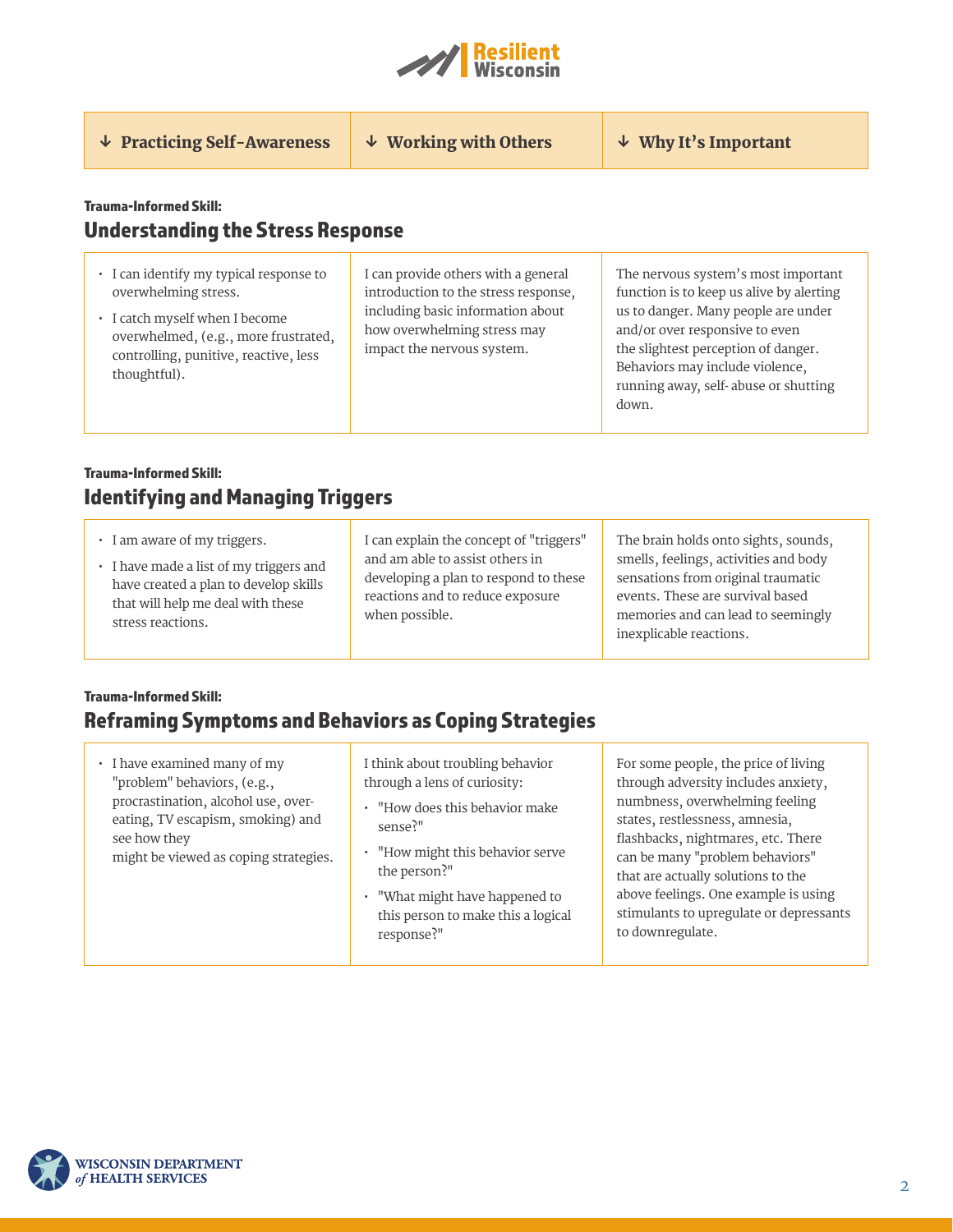

↓ Practicing Self-Awareness  $\downarrow \Psi$  Working with Others  $\downarrow \Psi$  Why It's Important

#### Trauma-Informed Skill: Responding to Trauma Disclosures

- I have completed an ACE screen.
- I am comfortable talking about my past, including those things that might be considered traumatizing.
- I would be willing to see a therapist trained in trauma specific interventions if the situation came up.
- I am able to hear others talk about emotionally painful events without becoming overwhelmed by my own feelings.
- I am able to respond to disclosures with compassion and do not respond by trying to "fix" the person or insist that they see a therapist.
- I am aware of therapists who have been trained to provide trauma specific therapy.

Many events that cause trauma are highly stigmatizing. People become accustomed to keeping secrets believing they were somehow to blame; or that if others knew what had happened, the victim would be judged as culpable or damaged. Having one's story heard by someone who is supportive, compassionate and willing to listen can be a very healing experience.

# Trauma-Informed Skill: Communicating Openly and Respectfully

- I have compassion for myself even when I make mistakes.
- I listen with compassion.
- I strive to fuel connection and hope vs. isolation and anger.
- I avoid language that induces fear, guilt and shame.
- I use non-judgmental/non-shaming language, (e.g., "she's having a hard time getting her needs met" vs. "she's manipulative and attention seeking).
- I use person-first language, (e.g, "person who cuts himself" vs. "cutter").
- I use motivational interviewing techniques.

Many trauma experiences are dehumanizing, leaving people feeling shame and internalized judgment. Judgmental or "clinical" language may reinforce these beliefs. This language also allows staff to put clients in an "other" category, (e.g., "this person is very different from me). This type of distance may prohibit the formation of a therapeutic/healing relationship.

# Trauma-Informed Skill: Having a Reason for Being

| • I have a deep connection to things      | I am able to talk to other people about | People who live with an onslaught      |
|-------------------------------------------|-----------------------------------------|----------------------------------------|
| that are important to me.                 | what makes them unique and to help      | of pain and loss begin to question     |
| • Most of the time, I believe my life has | them connect with activities that       | life's meaning. Life appears hopeless, |
| purpose and meaning.                      | promote a sense of hope and value.      | disconnected and without purpose.      |